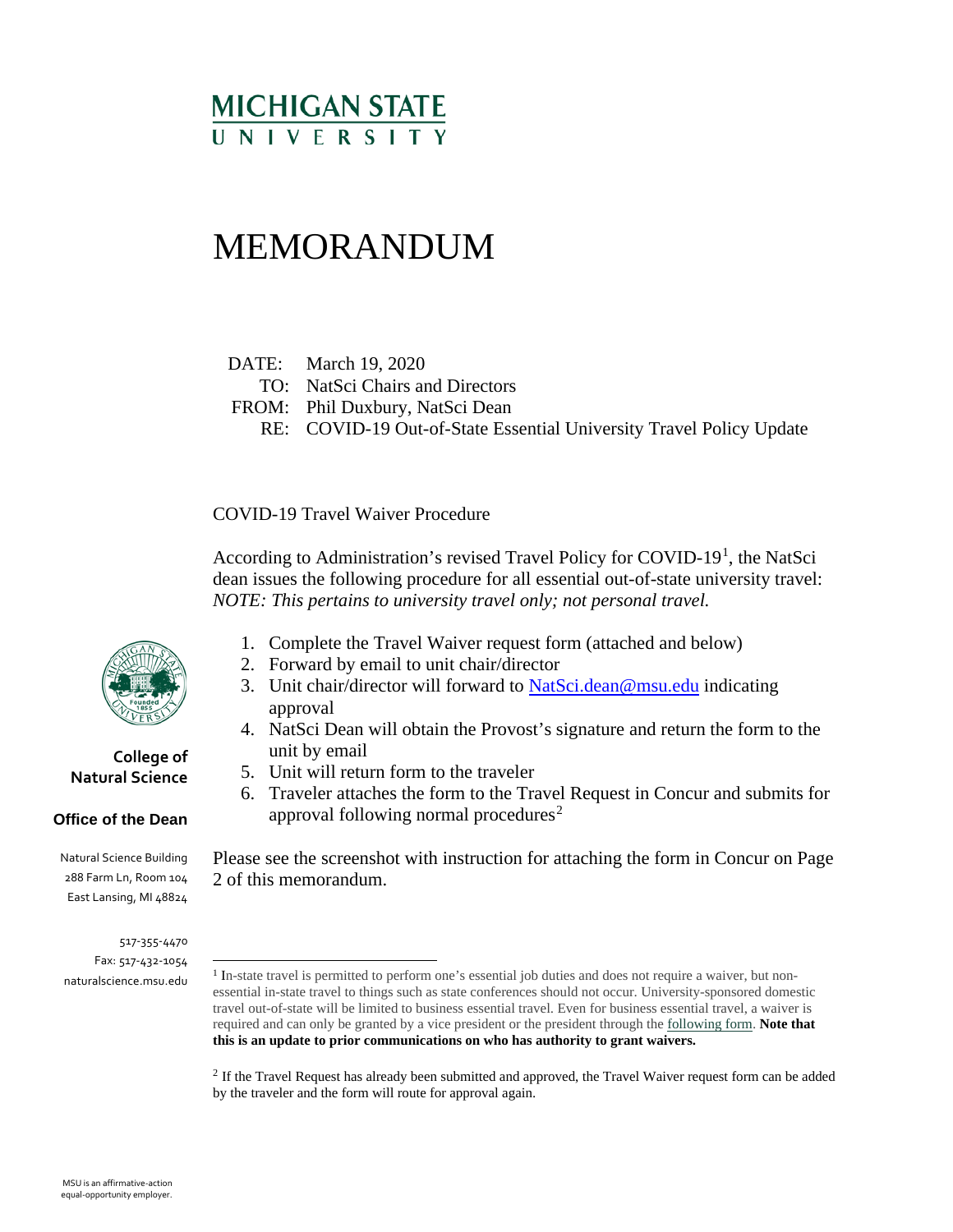Please open the applicable Request and use the Attachments feature to add the Waiver.